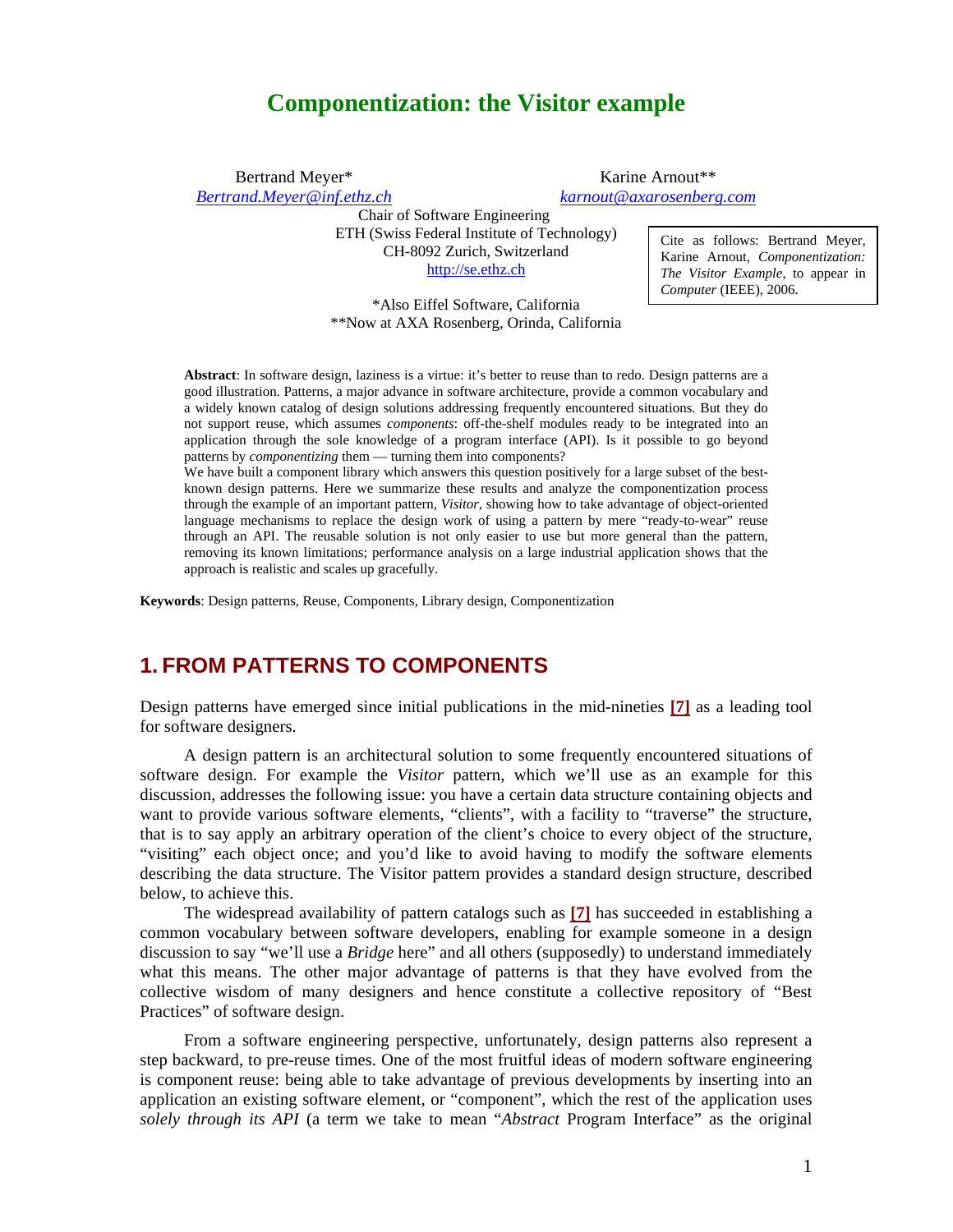meaning, "Application Program Interface", refers to now obscure nineteen-sixties IBM technology). We'll define components fairly broadly for this discussion, not restricting them to be binary:

#### **Definition: Componentizable pattern**

A design pattern is componentizable if it is possible to produce a reusable component, as defined above, which provides all the functions of the pattern.

A pattern doesn't satisfy this definition: it provides the description of a solution, but not the solution itself; every programmer must program it again for each relevant application. The only reuse that patterns provide is reuse of concepts.

In this analysis, a pattern such as Visitor or Bridge is a good idea carried half-way through: if it is that good, one may argue **[[10\]](#page-11-1)**, why should we ever have to use it ever again just as a design guideline? Someone should have turned it into an off-the-shelf component, a process that we may call **componentization**. The rationale for componentization is simple: *it's better to reuse than to redo*.

Is componentization possible? We set out to answer this conjecture by considering all the patterns in the original book by Gamma et al. **[\[7\]](#page-11-0)** and trying to turn each of them into a reusable component, taking advantages of the object-oriented mechanisms of Eiffel.

Section 2 summarizes the overall results of the study; the focus of this article, however, is not general but specific: showing the componentization process at work on a representative and interesting pattern, Visitor. (Companion papers **[[11,](#page-11-2) [2](#page-11-3)]**) apply a similar approach to the Observer and Factory patterns.) Section 3 describes the pattern. Section 4 presents the result of the componentization: the Visitor component of the Pattern Library. Section 5 assesses the usefulness of the result through its application to a significant system, with results tested on a 2-million-line financial application. Section 6 analyzes the scope and limitations of the approach and presents a conclusion.

### **2. OVERALL COMPONENTIZATION RESULTS**

The goal of the work described here was to determine which patterns were *componentizable* in the sense of the following definition: a design pattern is componentizable if it is possible to produce a reusable component providing all the functions of the pattern.

We attempted componentization on all the patterns from the original book on the topic **[\[7\]](#page-11-0)**, which we also use as the reference to decide whether the result of a componentization attempt provides "all the functions" of the pattern at hand. The programming language for writing the components is Eiffel; as some of its mechanisms (genericity, tuples, agents) play an important role in the componentization, the results would clearly be different with another language.



**Figure 1: Pattern classification based on componentizability**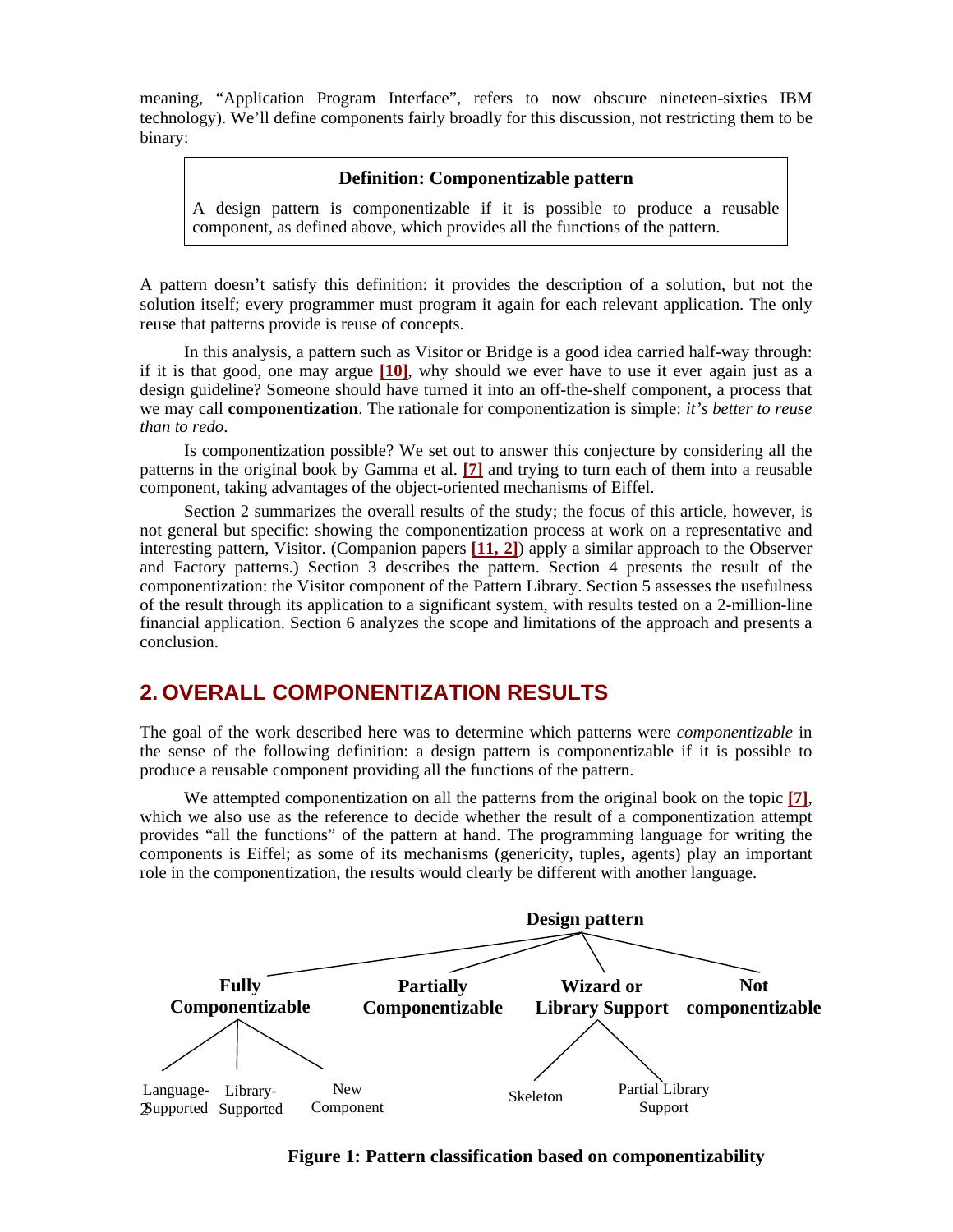The componentization effort leads to dividing the components into three categories represented in figure 1 and adapted from our more detailed study **[[1](#page-11-4)]**:

- *Fully componentizable:* patterns for which we are able to provide a component which, in our analysis, covers all the expected needs. In some cases ("Language-Supported") there is no need to innovate, as built-in language mechanisms cover all that's necessary; for example, in Eiffel, the *clone* facility removes the need for the "Prototype" pattern. This subcategory is closely dependent on the programming language. The next one, "Library-Supported", is similar, but here the support comes from built-in libraries. For patterns in the last subcategory, "New Component", we were able to develop new reusable components; this is the most interesting case, of which "Visitor", discussed in this article, is an example.
- *Partially componentizable*: patterns for which we can provide a reusable component which, however, does not cover the full spectrum of the original.
- *Wizard or Library Support*: patterns for which we were not able to develop a reusable component, but we can provide some automated support for integrating the pattern into a library: either through a reusable skeleton, or though components that address part of the problem.
- *Not componentizable*: patterns that have defeated all our efforts at componentization, total or partial. Although we are confident this means componentization is not possible with the language mechanisms at our disposal, we haven't proved it, so in principle someone else could succeed where we have failed; "recalcitrant" might be a more accurate name for this category. Non-componentizable patterns may be of interest to designers of future programming languages as a source of new mechanisms. It is comforting for our overall conjecture that only two of the standard design patterns had to be assigned to this category: Façade and Interpreter.



**Figure 2: Componentization results for the patterns in "Design Patterns"** 

Figure 2 summarizes the results of our componentization effort. For two thirds of the patterns in the original Design Patterns book we are able to provide full or partial componentization, through a **Pattern Library** available for download **[[6](#page-11-5)]** and already used by a number of applications. In six cases of the "Wizard or Library Support" category, a **Pattern Wizard**, also open-source **[\[6\]](#page-11-5)**, helps developers build the pattern into their application through some combination of a skeleton and reusable classes. Two patterns remain recalcitrant to all our attempts. (Also note that for one of the "Fully Componentizable" patterns, Memento, the result of the componentization is not particularly useful, as it is simpler to code the pattern than to use the API.)

 The Pattern Library covers the "Fully componentizable" and "Partially componentizable" categories. The rest of this discussion presents a representative example: componentizing Visitor.

# **3. COMPONENTIZATION OF THE VISITOR PATTERN**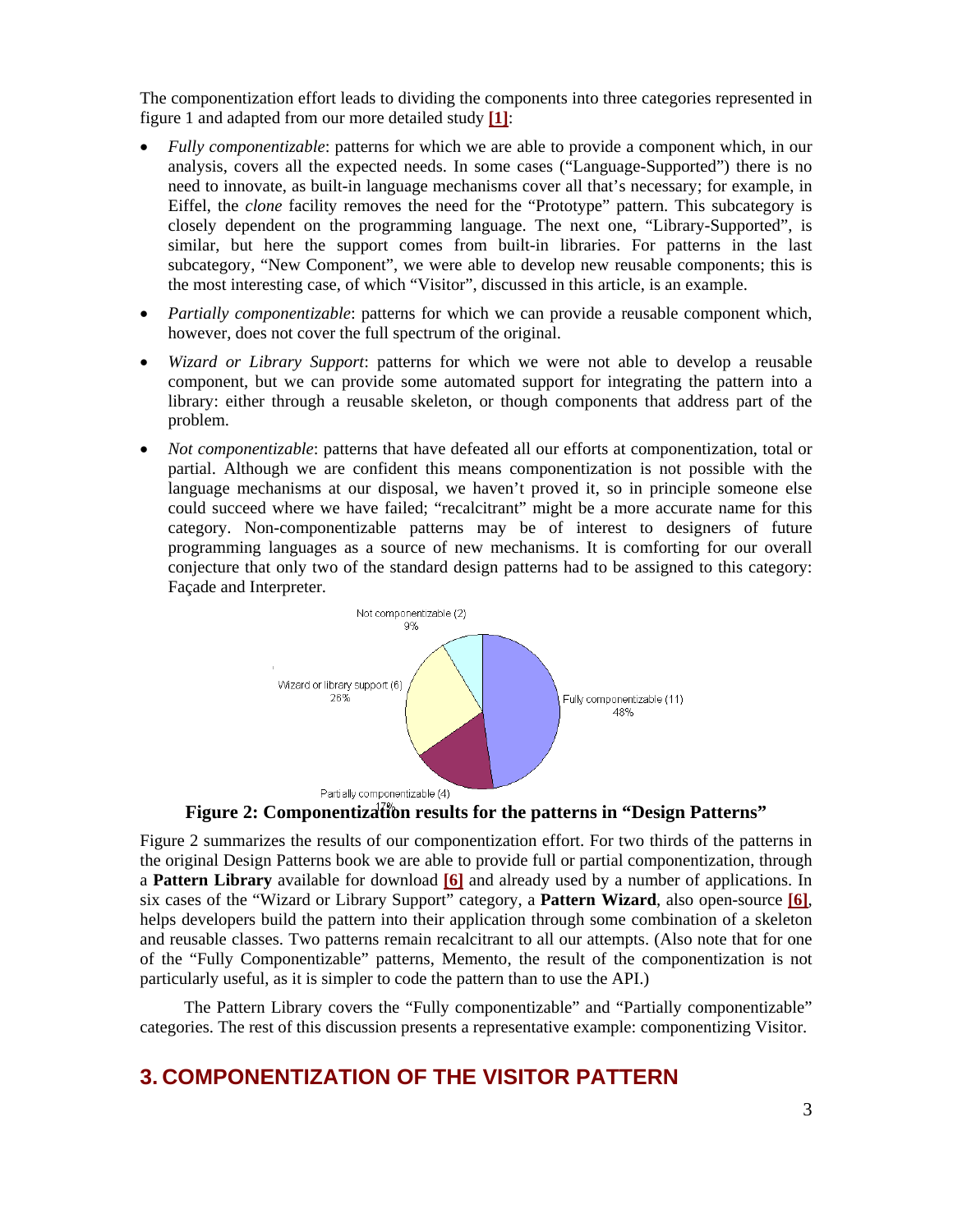The Visitor pattern **[\[7\]](#page-11-0)** is one of the best known and most frequently used.

#### **Pattern description**

Visitor "*represent*[*s*] *an operation to be performed on the elements of an object structure. Visitor*  lets you define a new operation without changing the classes of the elements on which it *operates*" **[\[7\]](#page-11-0)**.

A Visitor will, as a result, let you plug in some new functionality to an existing class hierarchy.

To address this goal, the Visitor architecture organizes the class architecture as illustrated by figure 3 for a typical application. Consider a library, in the usual sense of a place where a user can borrow and return such as books and videos. The "application classes" *BOOK* and *VIDEO* on the figure both inherit from a higher-level abstraction *BORROWABLE*; they are part of the model for this notion and have their own features. Now you want to enable library employees to apply different operations on borrowable items, such as *maintain*, to check the binding of a book or the cleanliness of a tape and *display* to present the properties of an item on the screen. You could extend the class *BORROWABLE* and its descendants with features *maintain* and *display*; but if the classes already exist you would have to change them; and the next time an application developer has another brilliant idea of something to do to all the items of the library you would face the issue again. This is a case where an initial object-oriented decomposition, generally better for devising the architecture **[\[10](#page-11-1)]**, has missed some operations of the relevant object types. Often, it's just as simple to add them if it doesn't disrupt the architecture too much. But in some cases you may prefer to leave the existing classes untouched, either because the new operations can just as well be considered part of another data abstraction, or more prosaically because you can't touch the original classes, for example if they belong to someone else.



**Figure 3: Visitor pattern architecture**

To apply the Visitor pattern to the example you will use new "visitor classes" *MAINTENANCE\_VISITOR* and *DISPLAY\_VISITOR* with as many *visit\_* features as kinds of elements to traverse (here, books and videos), and equip each descendant of *BORROWABLE* with a feature *accept* taking an argument of type *VISITOR* to select, through dynamic binding, the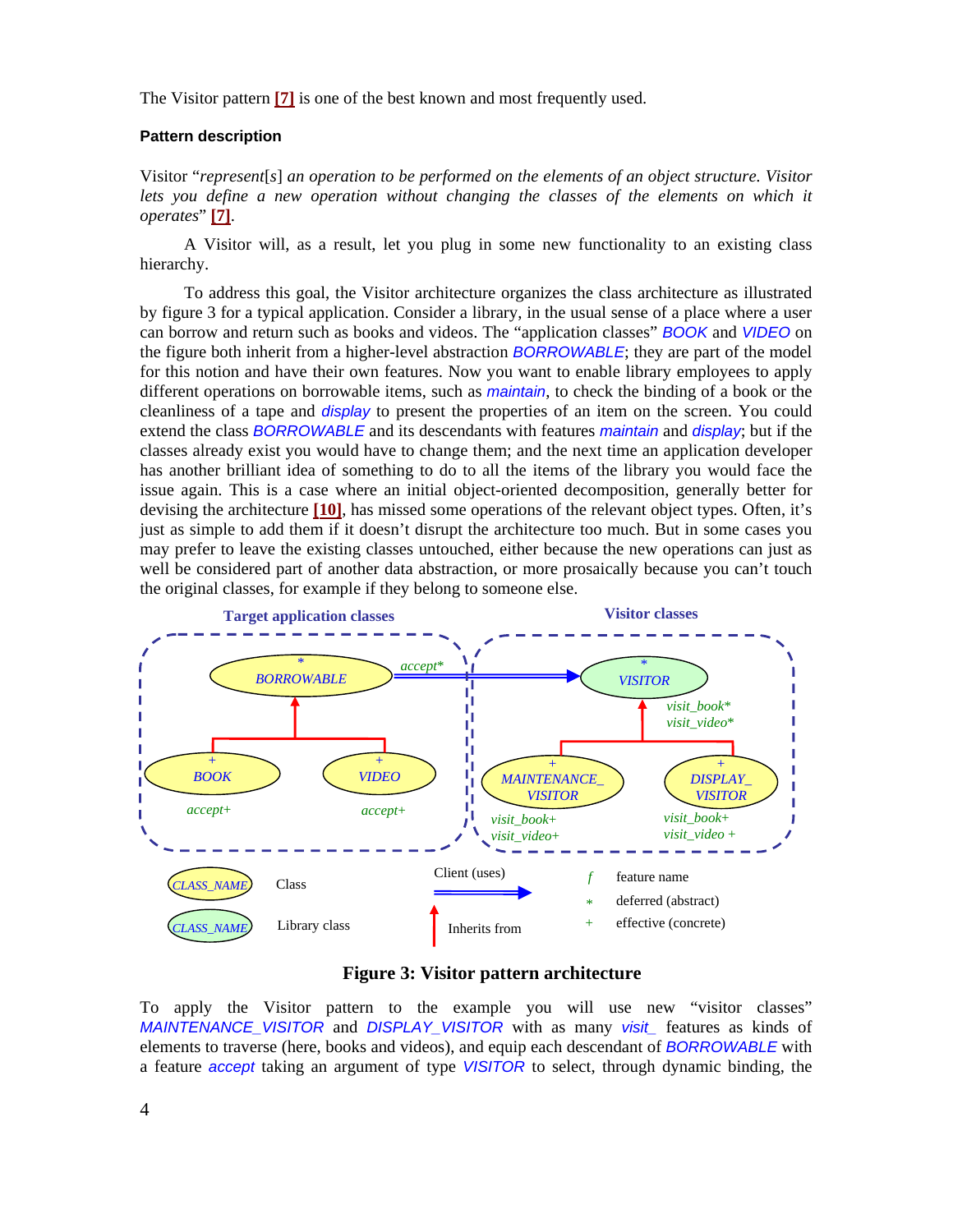appropriate *visit* feature to be called. The Visitor pattern implements a "double-dispatch" mechanism:

- In a call to *accept* on a certain object, the appropriate version of *accept* is determined by the type of that object, for example *BOOK*, one of the application classes.
- When that version is executed on an argument of type *VISITOR*, the appropriate visitor routine version is determined by the type of the object attached to that argument as given by one of the visitor classes, for example *MAINTENANCE\_VISITOR*.

The strong point of the pattern is that it is easy to add new functionalities to a class hierarchy: simply write a new descendant of *VISITOR* to traverse the structure in a different way and perform some other task.

You do need one change to application classes such as *BORROWABLE*: they have to become *visitor-ready* (if not already designed that way) by being descendants of *BORROWABLE* and hence providing an *accept* feature. The main gain is that they don't know what kind of visitors they will have and what visiting operations they will perform on them. But you cannot just take an arbitrary existing class and apply a visiting mechanism to it if it wasn't designed for that possibility.

Although frequently useful and sometimes essential, the *Visitor* pattern is not always suitable. Martin writes **[[9](#page-11-6)]**: "*The VISITOR patterns are seductive. It is easy to get carried away with them* […] *Often, something that can be solved with a VISITOR can also be solved by something simpler*".

One of the problems is lack of flexibility and extendibility in the resulting designs. While it is easy to add visitor classes, the addition of an application class implies modifying all visitor classes, as noted by Palsberg and Jay **[\[12](#page-11-7)]**:"*A basic assumption of the Visitor pattern is that one knows the* [types] *of all objects to be visited. When the class structure changes, the visitors must be rewritten*".

On the visitor side, you must write a *visit* procedure for every possible application type; if you want to skip objects of some of those types, there is no simpler solution than to write an empty *visit* routine.

On the application side, writing the *accept* features in all application classes is likely to become tedious if the application class hierarchy is large: the implementations will be similar, many performing just *visitor.visit\_something* (*Current*).

More fundamentally yet, you may not even be able to make these classes visitor-ready; what if, as envisioned above, you don't have control over them? With the componentized version, as explained below, this problem goes away as there will be no need for *accept* features.

Some of these limitations do not arise in languages that allow "double dispatch" where an operation automatically discriminates on the type of two or more of their operands; this is the case with the Common Lisp Object System (CLOS), which therefore provides a simple alternative to the Visitor pattern. Common object-oriented languages such as Eiffel, Smalltalk, Java, C# and C++ only support single dispatch; as a result, programmers wishing to use the Visitor pattern must rely on an architecture resembling the above diagram.

There have been attempts to simplify the Visitor pattern, in particular by removing the need for *accept* features. The *Walkabout* **[\[12](#page-11-7)]** and *Runabout* **[\[8\]](#page-11-8)** variants exploit the reflection mechanism of Java language to select the appropriate *visit\_* feature and avoid *accept* procedures. The componentized version described next goes one step further: it provides a reusable component capturing the intent of the Visitor pattern while removing the need for *accept* features.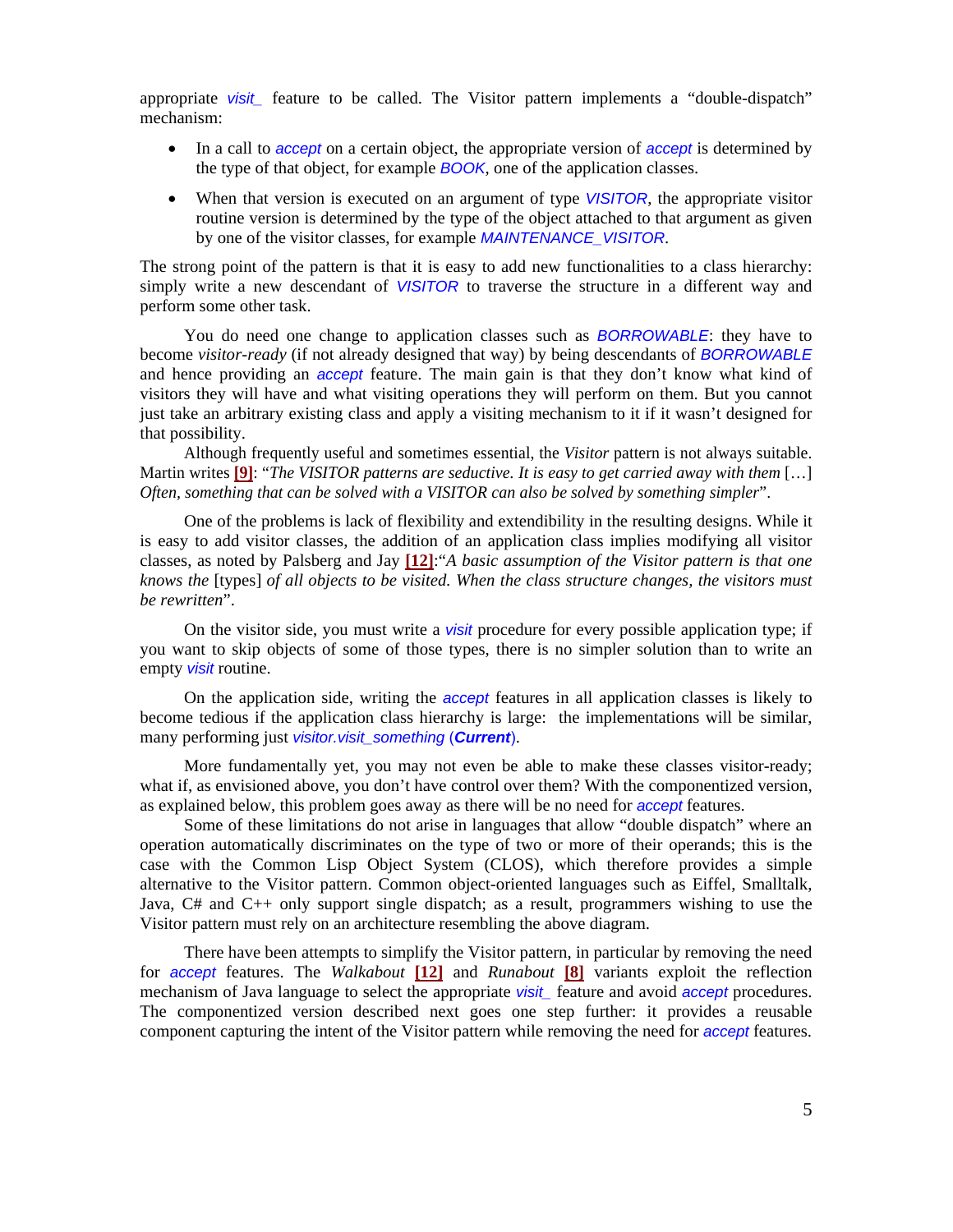## **4. THE VISITOR LIBRARY**

The result of the componentization of the Visitor pattern is a single class class in the Pattern Library: VISITOR. The key to the simplicity of the solution is reliance on three language mechanisms: genericity, tuples and agents. Genericity lets us define the class as *VISITOR* [*G*] where the formal generic parameter *G* represents the (arbitrary) type of objects to be visited. Tuples give us lists of values of arbitrary number and types, as in [*x*, *y*, z]. An agent is an object representing a certain operation (feature) of the system, ready to be executed; for example if *a* has been assigned **agent** *f*, it denotes an agent associated with feature *f*; then *a*.*call* ([*x, y*]) will call *f* with the given arguments *x* and *y*. Agents generalize "function pointers" in a type-safe way. As this example indicates the feature *call* takes as its single argument a tuple of the arguments to be passed to the original feature.

Before looking at the class interface of *VISITOR* the best way to understand the practical effect of the componentization is to see how a client application will use this class to obtain the effect of the Visitor pattern. To rewrite the preceding example using the library, it suffices to proceed as follows:

• Declare an attribute, say *maintenance\_visitor*, representing a visitor object, with an actual generic parameter representing the most general type of objects being visited, here *BORROWABLE* which covers both books and videos:

*maintenance\_visitor*: *VISITOR* [*BORROWABLE*]

• Create and initialize the associated object:

**create** *maintenance\_visitor*.*make* 

• Write the appropriate visiting routines, for example:

*maintain\_book* (*b*: *BOOK*) **is** ... Routine declaration … *maintain\_video* (v: *VIDEO*) **is** ... Routine declaration

This would be needed in any approach.

• Register an action, in the form of a routine represented by an agent, with the visitor:

 *maintenance\_visitor*.*extend* (**agent** *maintain\_book*)

 In our example we actually wanted to register several actions, so instead of *extend* we use *append* which takes as argument not a single agent but an array of agents (written as a tuple):

*maintenance\_visitor*.*append* ([**agent** *maintain\_book*, **agent** *maintain\_video*])

These will be the actions that the visitor must perform on every object it visits.

• At this stage the visitor is ready to be called through the feature *visit*:

*my\_book*: *BOOK her\_video*: *VIDEO*  … *maintenance\_visitor*.*visit* (*my\_book*) *maintenance\_visitor*.*visit* (*her\_video*)

There is no more need for *accept* procedures; the architecture allows any client application to visit an application data structure without making any change to the application classes, or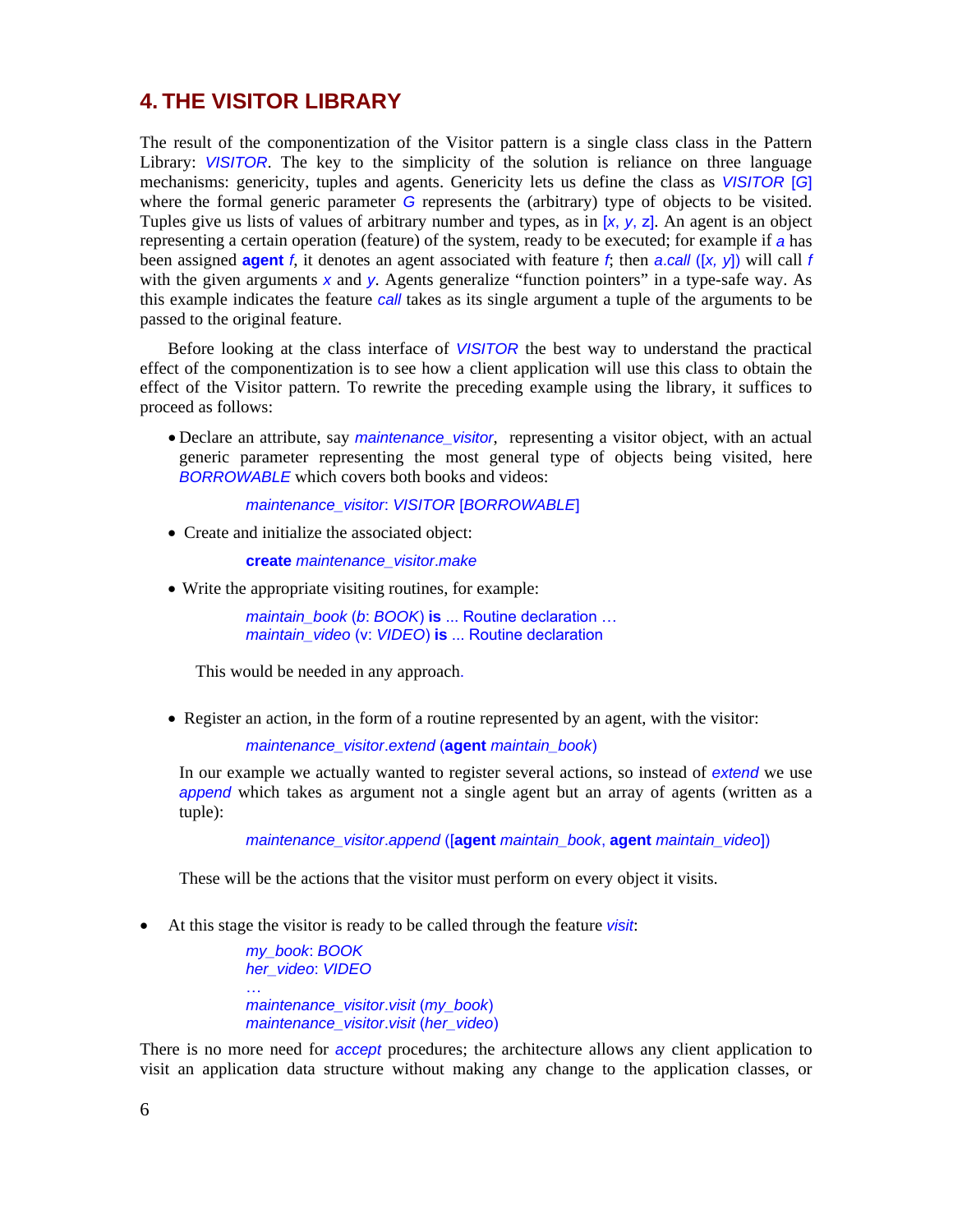requiring the application class authors to have foreseen that someone might require visitation rights.

The *VISITOR* features used — *make*, *visit*, *extend*, *append* — are part of the API of class *VISITOR*, given are part of the interface of class *VISITOR*, given below.

```
class interface 
        VISITOR [G] 
create 
        make -- Creation procedure 
feature {NONE} -- Initialization 
        make 
                    -- Initialize actions. 
feature -- Visitor 
        visit (x: G) 
                      -- Select action applicable to x. 
                  require 
                      element_exists: x /= Void
feature – Access 
        actions: LIST [PROCEDURE [ANY, TUPLE [G]]] 
                      -- Actions to be performed depending on the element 
feature -- Element change 
        extend (a: PROCEDURE [ANY, TUPLE [G]]) 
                        -- Extend actions with a. 
                  require 
                      action_exists: a /= Void
                  ensure 
                      has_action: actions.has (a) 
        append (some_actions: ARRAY [PROCEDURE [ANY, TUPLE [G]]]) is 
                    -- Append actions in some_actions to the end of the actions list. 
                   require 
                      actions_exist: some_actions /= Void
                      no_void_action: not some_actions.has (Void) 
invariant 
        actions_exist: actions /= Void
        no_void_action: not some_actions.has (Void) 
end
```
This interface can be learned in a few minutes; there is no need to go into the details of a software architecture with simulation of double dispatch and other such subtleties. Just create a visitor object and pass it the actions that you want to execute on every object to be visited.

Here are essentials of the implementation; for full details including the source code, see the download page **[\[6\]](#page-11-5)**. Feature *actions* in class *VISITOR* serves to store the list of actions associated with a visitor object, sorted from the most to least specific to ensure that the action selected when *visit* gets called is the most appropriate one. To save linear searches of this list, the implementation uses a cache; a call to *visit* will not search the list if it finds an associated action in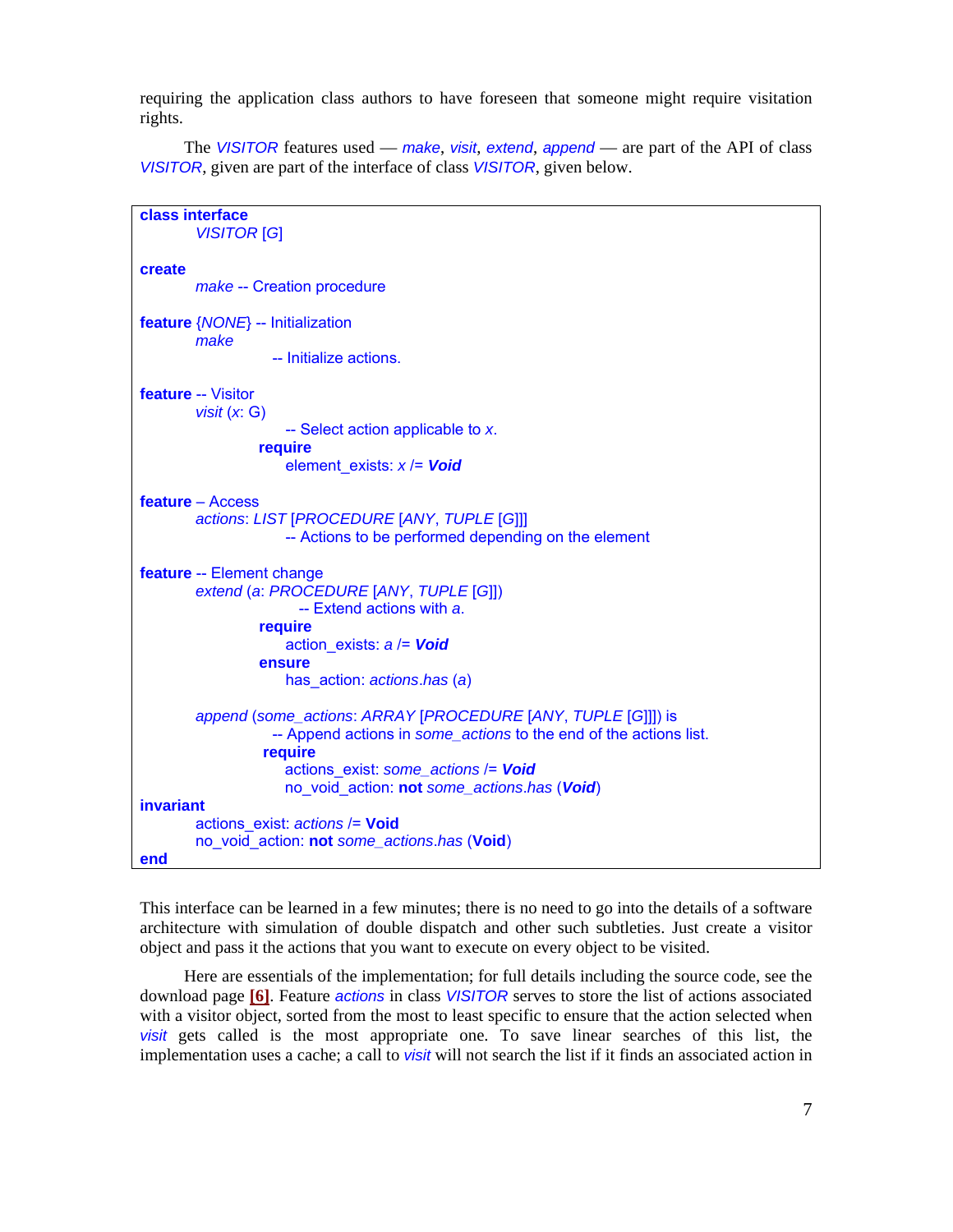the cache. Actions are topologically sorted when the client registers the actions into the visitor through *extend* or *append*.

The relation used for the topological sort is the conformance of the dynamic type of the actions' operands. This also solves a subtle problem of the Visitor pattern: that in some cases it is desirable to apply the visiting operation for an object whose type matches the desired type but is not identical to it.

## **5. ASSESSING THE RESULTS**

To verify that the result of the componentization scales up beyond simple examples such as the above, we turned to an existing application and rewrote it to replace its uses of the Visitor pattern by calls to the API of the new *VISITOR* class of the Pattern Library.

Gobo Eiffel Lint (*gelint*) **[\[3\]](#page-11-9)** is an Eiffel code analyzer. It is a suitable testbed for our study because its size (200,000 lines of code, over 700 classes) is significant yet manageable; it made extensive use of the Visitor pattern; and it is open-source, so anyone can examine our results. In addition, we had the opportunity to apply gelint, before and after the transformation, to a large financial software system from AXA Rosenberg: close to ten thousand classes and two million lines of code, providing us with a large-scale example from industrial practice.

While not a full-fledged compiler, gelint performs many of the functions of a compiler. Its purpose is to check the validity and reasonableness of an Eiffel program. It can:

- Read a control file ("Ace") and look through the system clusters to map class names to file names.
- Parse the class texts.
- For each class, generate feature tables including both immediate and inherited features.
- Analyze the feature implementations, including contracts.
- Detect and report errors, as well as suspicious situations, going significantly beyond the messages and warnings of compilers. Gelint will for example report usage that is not portable between implementations.

The tool's flexibility means that it can serve as the basis for other tools, such as pretty-printers, documentation generators, possibly interpreters and compilers, and for experimenting with proposed language extensions.

The architecture of gelint is based on classes representing Abstract Syntax Trees (ASTs) and others representing "processors". AST objects are passive; the processor objects rely on the Visitor pattern to perform the different tasks listed above. This favors extendibility: to add new functionalities, it suffices to write new processor classes, without touching the AST classes. It is for this kind of situation that designers appreciate the Visitor pattern.

All processors classes descend from a class *ET\_AST\_PROCESSOR*, which declares a set of *process\_* features. The class *ET\_AST\_NULL\_PROCESSOR* inherits from *ET\_ AST\_PROCESSOR* and effects (implements) all *process\_* features with an empty body ("**do end**"); other processor classes can redefine the ones they need. One of them is *ET\_INSTRUCTION\_CHECKER*, which checks the validity of a feature's instructions.

This was the original architecture. To switch to the Pattern Library we: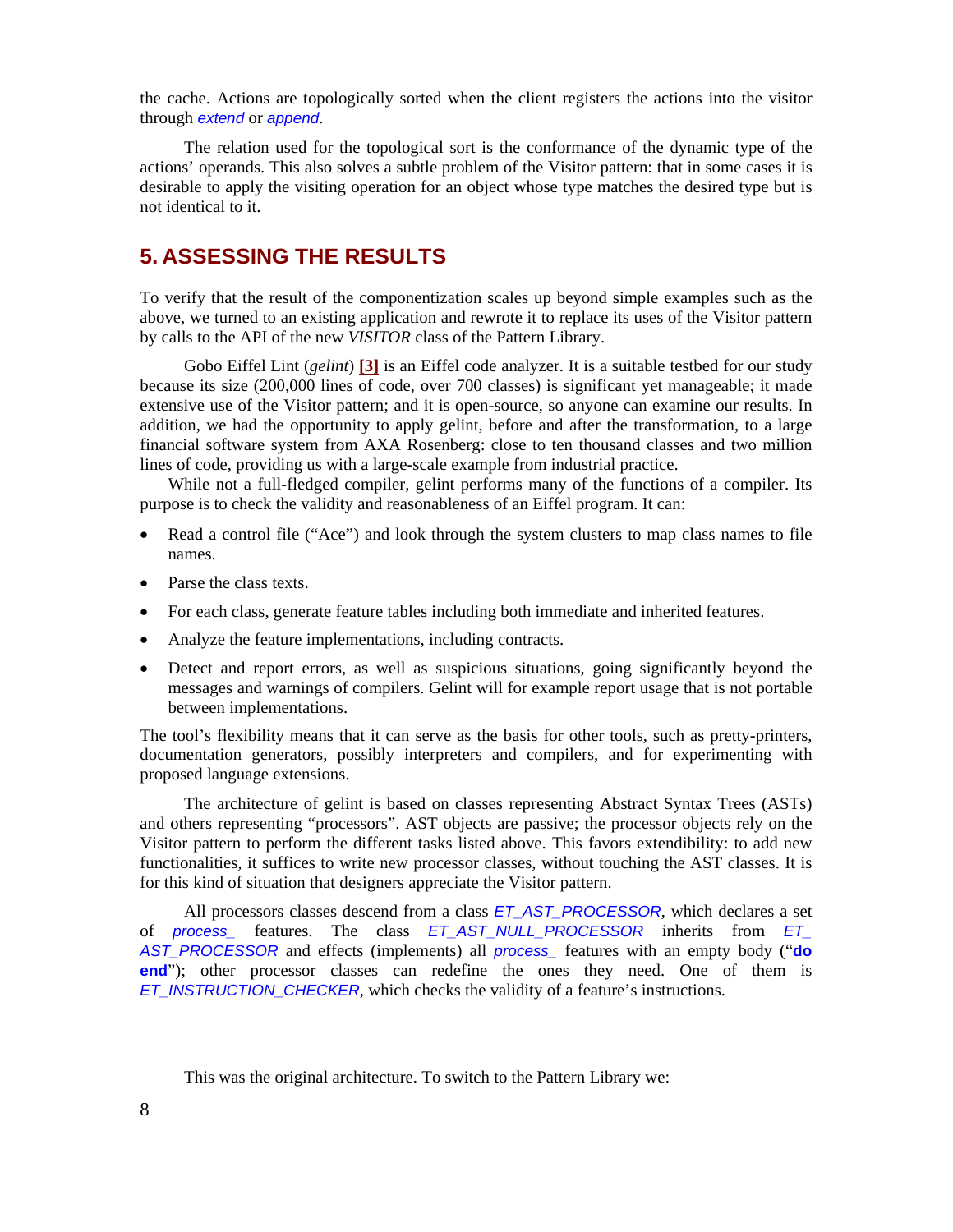• Added an attribute *visitor* in class *ET\_INSTRUCTION\_CHECKER*:

 *visitor*: *VISITOR* [*ET\_INSTRUCTION*]

(it is a visitor of *ET\_INSTRUCTION* because this processor visits instructions only).

• Modified the creation procedure *make* of *ET\_INSTRUCTION\_CHECKER* to create the *visitor* and register agents corresponding to the *process\_* features redefined in the class:

```
make (u: like universe) is<br>-- Create a new instruction validity checker.<br>do
 do ... 
                create visitor.make 
               visitor.append ([ agent process_static_call_instruction, 
                                    agent process_call_instruction, 
                              \ldots and so on for the 12 or so types of instruction \ldots 1)
 ]) 
           end
```
The action features (*process\_*) can be entered in any order. The Visitor Library takes care of sorting them to optimize the retrieval of the appropriate action when the procedure *visit* (of class *VISITOR* [*G*]) gets called.

• In the procedure *check instructions validity* of the processor, replaced such expressions as

 *compound.item* (*i*)*.process* (*Current*)

by:

 *visitor.visit* (*compound.item* (*i*))

and similarly for other processors.

• Cleaned up the AST classes by removing all *process* routines that were not needed anymore. This results in considerable simplification of the code.

After reassuring ourselves that the resulting system performs like the original, we performed a number of benchmarks: a static analysis of the code (thanks to gelint itself) to see how it has changed; and a dynamic analysis of run-time performance, using as our testbeds both gelint itself and a large, real-life program from AXA Rosenberg (9800 classes, about two million lines of Eiffel code).

Table 1 shows some of the effects on the code.

| <b>Metric</b>   | Original <i>gelint</i> | <b>Modified gelint</b> | Difference $(\% )$ |
|-----------------|------------------------|------------------------|--------------------|
| Lines of code   | 198,263                | 195,512                | $-1.4\%$           |
| <b>Classes</b>  | 717                    | 718                    | $+0.1%$            |
| <b>Features</b> | 67,382                 | 63,421                 | $-5.9\%$           |
| <b>Clusters</b> | 109                    | 110                    | $+0.9\%$           |
| Executable size | 4.1 MB                 | 3.66 MB                | $-10.8%$           |

#### **Table 1: Code statistics of the original and modified versions of** *gelint*

Note the reduced number of features, due to two reasons: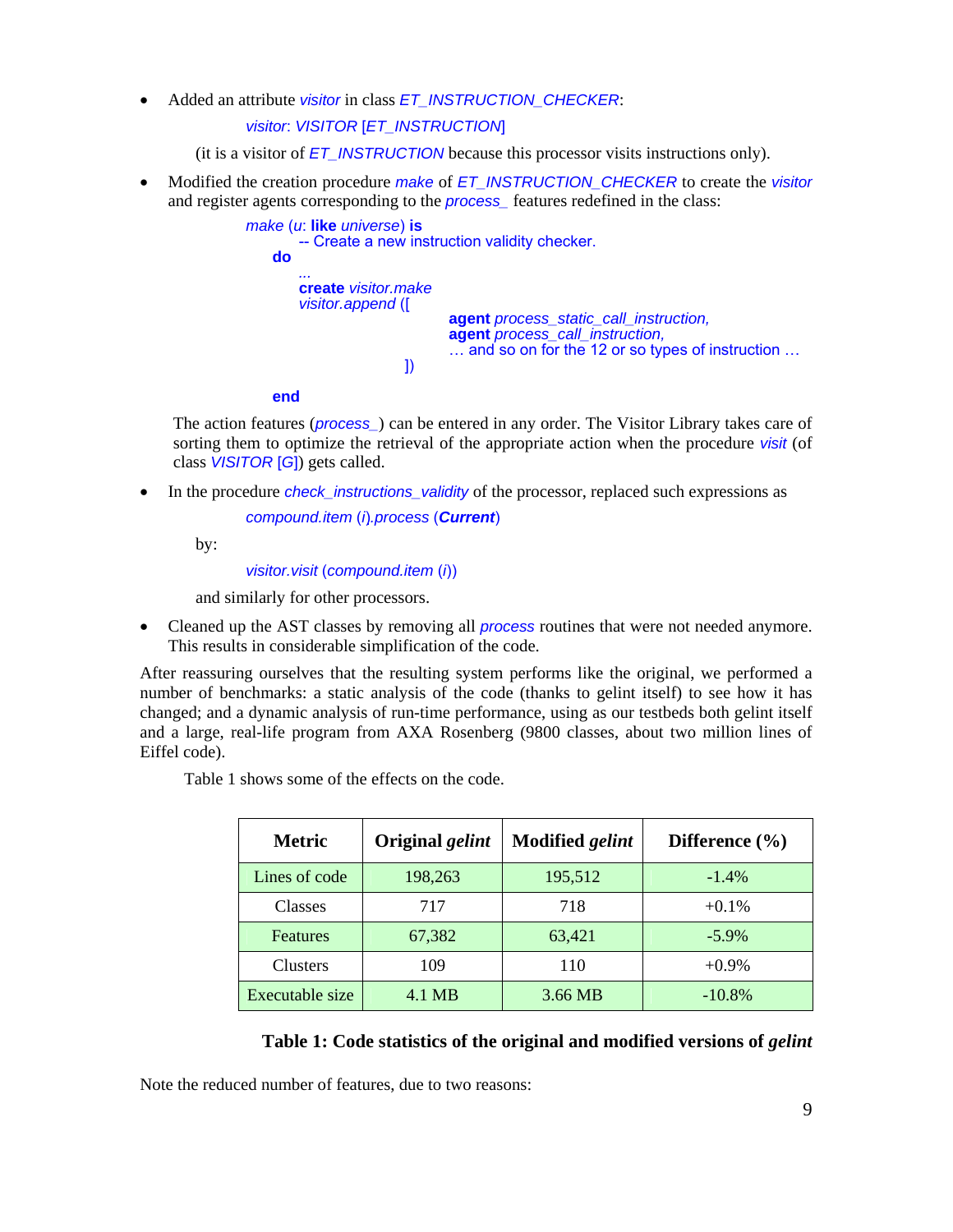- There are no more *accept* features in the AST classes.
- There are no more *visit\_* features with an empty body in the processor classes; these cases are handled by simply not associating any agent with those types when filling the visitor.

For the run-time analysis we ran gelint (through Éric Bezault, author of gelint) on AXA Rosenberg's financial research system, comprising 9889 Eiffel classes. Table 2 shows the timing result for the two steps ("degrees") of gelint that rely on the Visitor pattern.

| <b>Degrees</b> | Original <i>gelint</i> | <b>Modified</b><br>gelint | <b>Difference</b><br>(in value) | <b>Difference</b><br>$\mathcal{O}_0$ |
|----------------|------------------------|---------------------------|---------------------------------|--------------------------------------|
| Degree 4       | 23s                    | 30s                       | $+7s$                           | $+30\%$                              |
| Degree 3       | 25s                    | 36s                       | $+11s$                          | $+44\%$                              |

#### **Table 2: Execution time of original and the modified versions of** *gelint* **(run on software from AXA Rosenberg)**

The modified version relying on the Visitor Library is 30% and 44% slower respectively for the two degrees where visitors come into play. (The effect on overall performance, including steps that don't use visitors, is much smaller.) The performance overhead corresponds to the time spent in the linear traversal of actions registered to the visitor whenever the feature *visit* is called to select the action applicable to the given element. The caching mechanism helps limit the effect of such traversals.

Although significant, this overhead should be compared to the results for the Walkabout variant of the Visitor pattern described by Palsberg et al. **[\[12](#page-11-7)]**, making execution a *hundred* times slower than the original.

On smaller examples, the overhead increases; for gelint applied to itself (717 classes), the overhead is  $+100\%$  for degree 4 and  $+50\%$  for degree 3 (comparable to the performance of Runabout described by Grothoff **[\[8\]](#page-11-8)**).

Overall, an overhead of 30% to a maximum of 100%, accompanied by a small reduction in size, makes the Visitor Library usable in practice; it is particularly reassuring that the overhead appears to *decrease* as the size of the application grows. These results confirm the usability of the Visitor Library on real-world large-scale systems.

## **6. ASSESSMENT AND FUTURE WORK**

The work described in this article is just one example of the componentization effort that has led to the Pattern Library **[[1](#page-11-4)] [[6](#page-11-5)]**. The library includes many more reusable components such as Composite, Command, Factory **[\[2\]](#page-11-3)**, event-driven programming **[[11\]](#page-11-2)**. The result is not only a theoretical answer to the conjecture that led to this work — that a pattern is a good idea carried halfway through, waiting for a component to realize it fully — but a practical solution usable for industrial applications.

For non-fully componentizable patterns, the classification presented in section 2 gives programmers a reference to understand how much work they must perform to take advantage of a certain pattern. The Pattern Wizard **[\[6](#page-11-5)]** helps them by automatically generating skeleton classes for non componentizable patterns.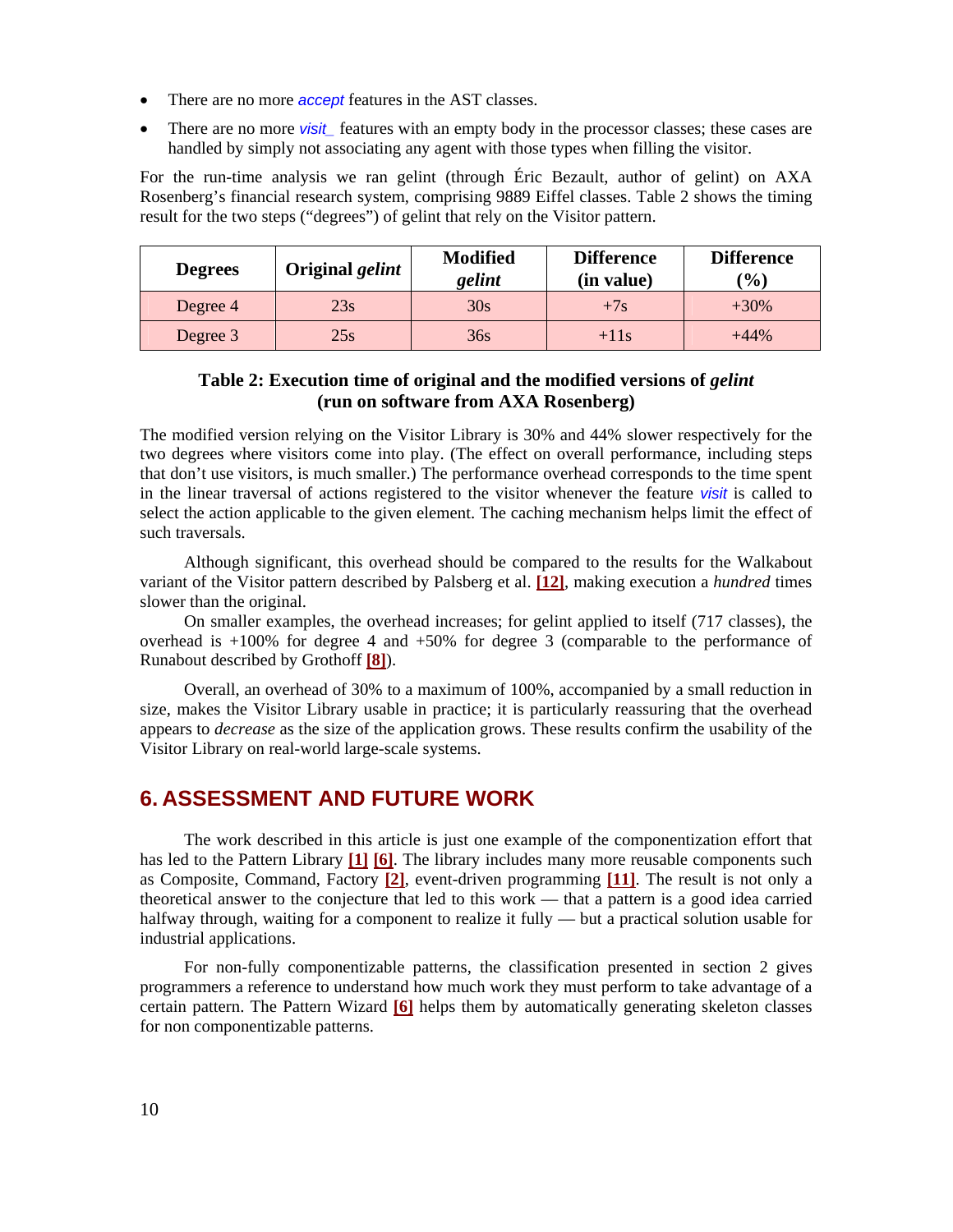We use the Pattern Library (with the help of the Pattern Wizard) to teach design patterns in our courses on software architecture and object-oriented design, and have found that it provides an illuminating perspective to make the topic understandable.

On the specific example of componentization presented in this article, the Visitor component meets a number of key criteria:

- *Faithfulness*: While internally using a different architecture, the Visitor Library fully satisfies the intent of the Visitor pattern.
- *Completeness*: The library covers all cases described in the original pattern.
- *Simplicity and usability*: No need for a double-dispatch mechanism; no need for "accept" features; clients can register the possible actions in any order; ability to skip actions on certain types (just ignore them, no need to write an "accept" feature with an empty body).
- *Ease of learning*: No pattern to learn, no need to understand advanced design techniques; just learn an API, as when using a list or other data structure class, except that the API is smaller and simpler.
- *Type safety*: The Visitor Library relies on unconstrained genericity and agents; both mechanisms are type-safe. If no action is available for a given type, *visit* simply executes an empty body.
- *Performance*: As discussed above, switching to the Visitor component implies a time overhead, but it appears acceptable. The code is simpler and has fewer features.

These benefits make the Visitor example, in our opinion, a clear success of pattern componentization.

We may, on the other hand, note the following limitations:

- A design concept such as a pattern can be adapted ad libitum. With a reusable solution, however flexible, one is limited to what has been provided in the API and what can be adapted through inheritance.
- The Pattern Library relies on some mechanisms (genericity, tuples, agents) present in Eiffel **[[4](#page-11-10)]** but not all available elsewhere. In particular, although this aspect has not been emphasized in the present paper, it makes extensive use of contracts, not supported by other mainstream languages. So the result is language-dependent.
- The performance overhead has been noted. In some performance-critical applications it may be problematic.
- While the componentization success that we obtained for the design patterns on the reference book on the subject **[\[7\]](#page-11-0)** is extremely encouraging, it is no guarantee that future patterns can be componentized at the same rate.

We started from the challenge of componentization in **[[10\]](#page-11-1)**: "*A successful pattern cannot just be a book description*: *it must be a software component, or a set of components*". The work described here seems for a large part to bear out this conjecture; it yields directly usable results while leaving ample room for more research into the componentization of patterns.

## **ACKNOWLEDGEMENTS**

We have benefited from comments and insights from Éric Bezault (AXA Rosenberg) and Emmanuel Stapf (Eiffel Software).